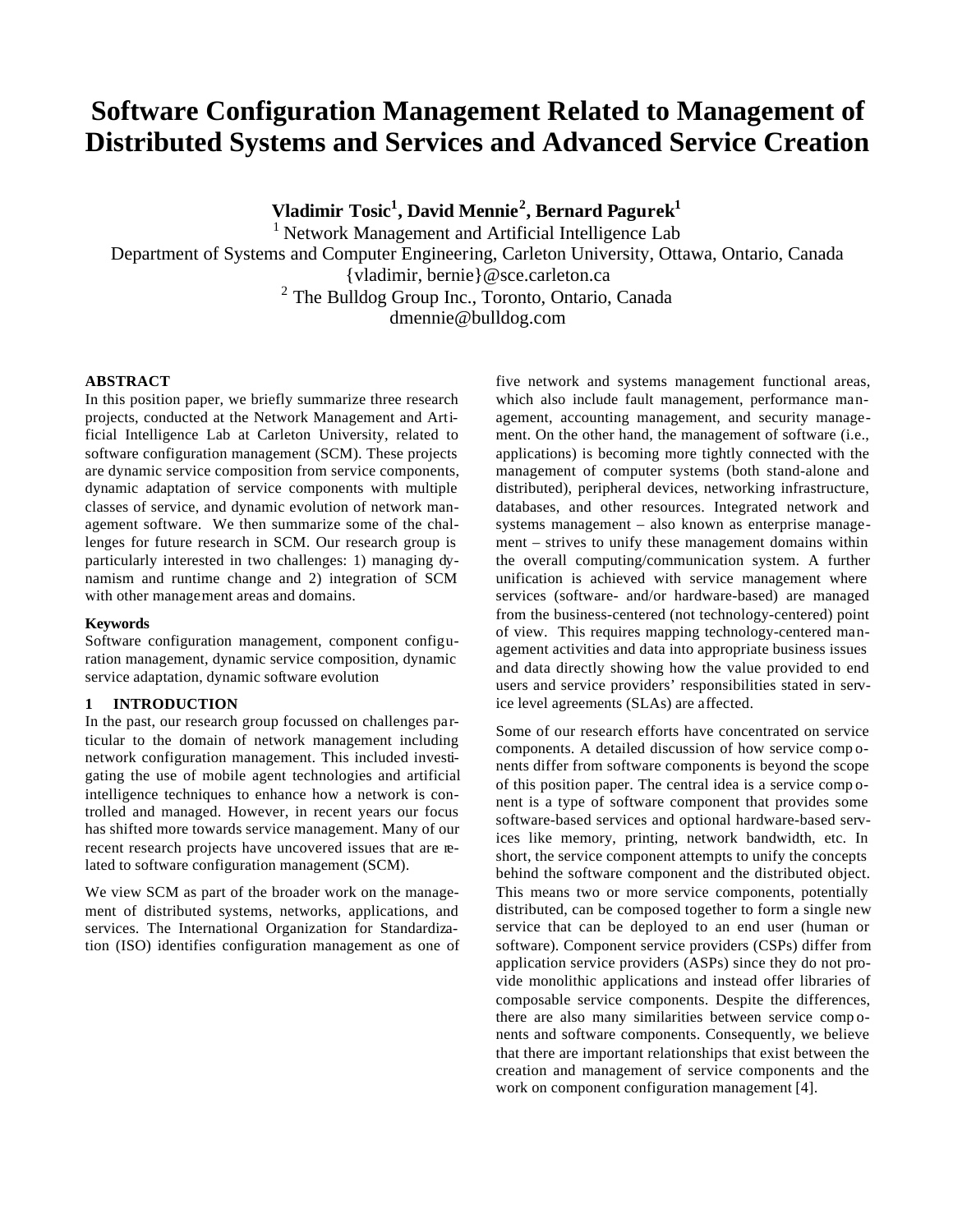# **2 AN ARCHITECTURE TO SUPPORT DYNAMIC COMPOSITION OF SERVICE COMPONENTS**

Dynamic (i.e., runtime) composition of service components focuses on adapting running applications and changing their existing functionality by adding new features or **e**moving features, usually in an automated process. There are several key benefits to dynamic service composition. The most immediate is the fact that applications have greater flexibility since new services can be constructed to address a specific problem if they do not already exist. Another benefit is users do not need to be interrupted during upgrades or the addition of new functionality into a system. In other words, virtually an unlimited set of services can be created from a set of basic service components. Also, services can be assembled based on the demands of an application or a user. For example, if a user requires an Internet search engine that will filter out advertising from the results returned for a particular query, the service can be assembled at runtime and sent to the user. This service may not have been designed or even conceived ahead of time.

Composing service components at runtime is a challenging undertaking because of all the subtleties of the procedure involved, the many exceptions to the compositional rules that can occur, and the potential for error. The challenge lies in dealing with many unexpected issues in a relatively short period of time since all decisions must be made relatively quickly or dynamic composition becomes impractical. There is also a lack of support for dynamic techniques in programming languages and other development tools. In dynamic composition, as we have defined it, it is extremely difficult to predict beforehand the exact environmental conditions that will exist in a system at the time a composition is performed. We call this unanticipated dynamic composition [3], meaning that all potential compositions are not known and neither the service components nor the supporting composition infrastructure are aware if a particular composition will be successful until it is actually carried out. While steps are taken to decrease the chance of a failed composition, it cannot always be avoided. One of the measures we have taken to avoid complications is to bundle a service specification with each service component that describes the dependencies, constraints, or potential incompatibilities for the component. This specification also contains a list of the operations contained within the service component that can be reused in a composite component. These methods are referred to as composable methods. By looking at the specification for each component of interest before attempting to aggregate them in a composite service, failed attempts can be minimized or recovered from. The general rule followed is if a conflict is detected by the supporting infrastructure, the composition is aborted. Locating components at runtime for composition requires a comp onent library or code repository that is integrated with the software infrastructure performing the composition.

The fundamental challenge in composing services at runtime is the design and implementation of an infrastructure

that will support the process. Recently, we designed and implemented a general-purpose dynamic service composition architecture called the **I**nfrastructure for **C**omposability **A**t **R**untime of **I**nternet **S**ervices (ICARIS) [6]. The architecture provides all of the required functionality to form composite services from two or more service components that have been designed for composability.

There are three primary composition techniques that are supported in the architecture [5, 6]. First, creation of a composite service interface for several service components is achieved by extracting and combining signatures of their composable methods. Service components involved in the composition remain distinct, while communicating with clients through the common composite service interface. The composite service interface redirects all incoming calls to the appropriate service component for execution. Second, creation of a new stand-alone composite service is achieved by interconnecting service components using a pipe-and-filter architecture. In essence, the pipe-and-filter architecture chains the output of one service component to the input of the next. While this is a fairly primitive connection scheme, some complex constructions are also possible. One example is when the outputs of one component are looped back into its inputs. Other connection schemes, such as service components processing the same input in parallel, are not supported in the ICARIS architecture because most applications do not require such specialized configurations. Third, creation of a new stand-alone composite service with a single body of code is achieved by extracting and assembling the composable methods from software-based service components involved in the comp osition. The corresponding method signatures are also merged into a new composite service specification. This is the most challenging type of service composition and one motivation for its undertaking can be performance. In theory, a composite service with a single body of code may take longer to create than the other types of composite services, but it should also execute much faster.

A prototype application using a Jini, JavaBeans, and XMLbased implementation of the ICARIS architecture was developed to illustrate a justifiable use of dynamic composition techniques. The prototype allows construction and deployment of security associations between a client and server in the network in order to enable security services to be introduced into applications that do not already have access to security. The specification of these security associations is carried out at runtime, so that the composite client and server security services can be constructed dynamically. The prototype is an accessible, robust infrastructure that is capable of establishing many types of security associations for any application. Additionally, it is both fast enough to assemble and deploy these associations at runtime and flexible enough to add or remove secure services to meet the applications it serves. A more detailed description of the motivation for and the characteristics of this prototype is given in [6].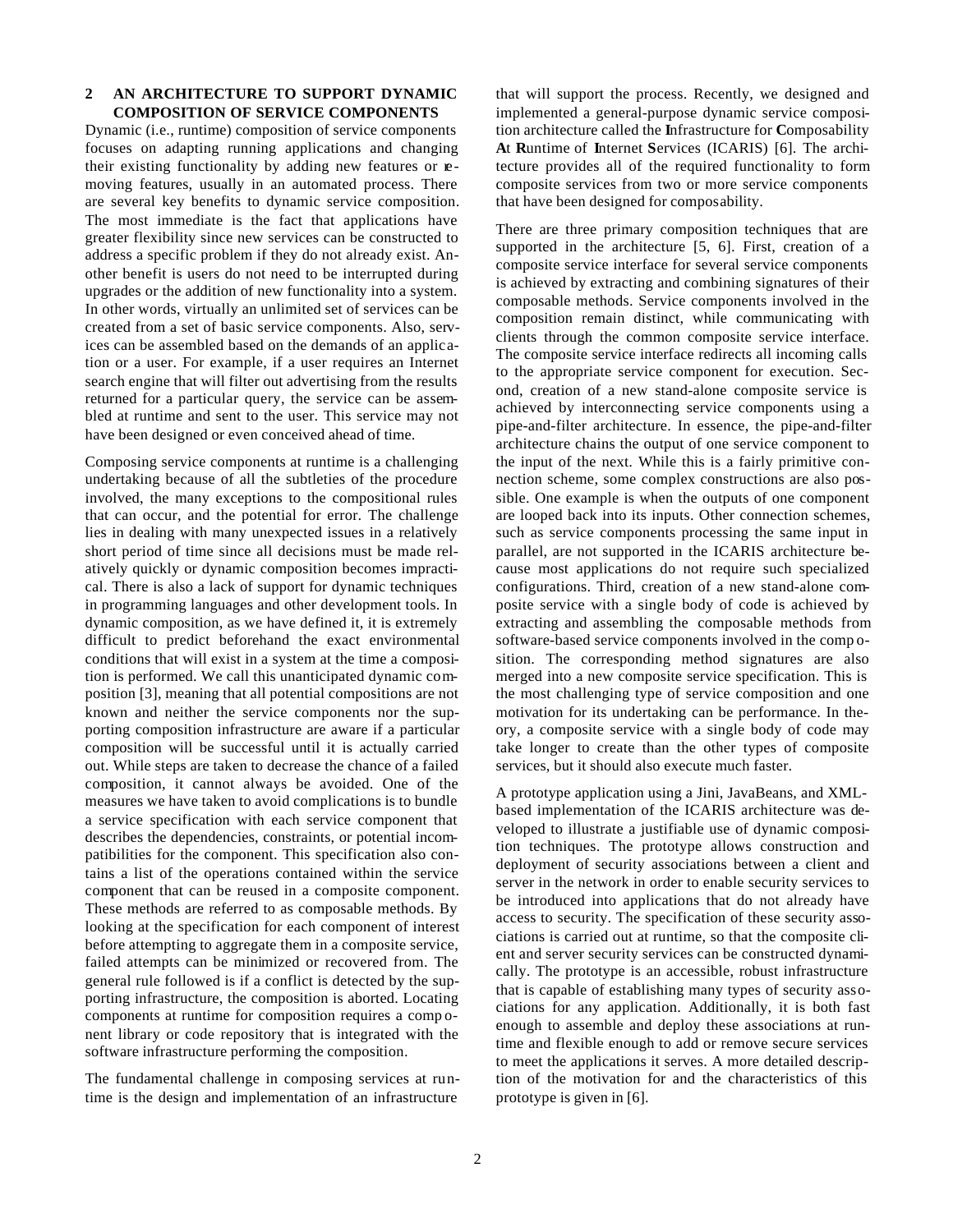# **3 THE CONCEPT OF SERVICE COMPONENTS WITH MULTIPLE SERVICE OFFERINGS**

Another project in our research group investigates how to provide additional support in service components for dynamic adaptation and management of service compositions. The goal is to enable a composite service to adapt to many possible changes in its environment. We are particularly interested in the loose coupling of service components when the composed service components are not very dependent, they can be distributed, and one service comp onent may be part of many different compositions and serve many different clients. This work is related to the work on dynamic service composition and to the work on adaptable software presented in [8, 9].

Service components should be designed so they can be used in a variety of different composite services. This allows a wider array of clients to take advantage of the services provided by the component. To achieve this, each variation of a service component can be represented by a class of service. A class of service is associated with a specific utilization of system resources and therefore has a different cost for the client. Differentiation of classes of services enables a client to receive the exact service and quality of service (QoS) it requires, within an acceptable price. It also allows the service component to balance its limited hardware and software resources efficiently. Exa mples of different classes of service include different usage privileges (e.g., access rights), different priorities, and different response times guaranteed to different classes of clients. Note that for software components the benefits of differentiating classes of service are not as strong as for service comp onents.

The benefits of formal specification of constraints in component-based software engineering are widely recognized. For service components, it is necessary to formally specify functional constraints (preconditions, postconditions, and invariants), non-functional (QoS) constraints, and authorization policies. As an increased number of service comp onents offering similar functionality become available, the QoS, price/performance ratio, and adaptability will become the major criteria that differentiate the service components from one another. Specifying functional constraints in a formal way and bundling the specification with the service component can improve the effectiveness of the dynamic service (and software) composition process. Formal specification of non-functional constraints is also important for application and service management because components that have different levels of QoS can be dynamically reconfigured or replaced with a less resource-intensive variant should system resources become limited. Finally, formal specification of authorization policies can be used for policy-driven management.

In order to provide adequate support for the previously discussed issues, we are investigating the processes of service creation and management using service components with a slightly different structure. In this case, a service comp onent not only has multiple interfaces (units of service functionality) but it also has multiple service offerings representing different classes of service. Service offerings within an interface relate to the same functionality, but differ in authorization rights, QoS constraints, and cost. Occasionally, differences in functional constraints may exist between service offerings but this is generally not the case. By separating the concepts of an interface and a service offering, we provide additional support for dynamic flexibility and adaptability within a service component.

We specify service components (including all interfaces and service offerings) in a comprehensive XML-based service specification format that describes the functionality, the functional and non-functional (QoS) constraints, the authorization policies, and the cost of the different options. Such a comprehensive specification supports dynamic service composition. It enables finding at runtime appropriate service components and service offerings based on functionality requirements, constraints (functional, nonfunctional, authorization rights), and cost.

Dynamic adaptation mechanisms are also required to manipulate service offerings appropriately. These dynamic adaptation mechanisms include switching between service offerings, deactivation/reactivation of existing service offerings, and creation of new appropriate service offerings. Note that these mechanisms are under control of the service components and therefore their use can be restricted to specific clients. The mechanism for dynamic creation of new service offerings would be one example where access control is required. Dynamic creation of new service offerings will generally be used by a service component when its implementation is dynamically changed (e.g., in the case of dynamic versioning) or when the services that it uses are dynamically updated (e.g., offer better QoS).

Development of new service management algorithms based on manipulating usage of service offerings is suitable for several different situations. For example, if a service offe ring has to be dynamically deactivated while it is used by at least one client, maybe the same or similar functionality could be provided to the dependent client by a different service offering of the same service component. Another example is dynamic evolution of service components. We are currently developing such service management algorithms and appropriate architectural support for their implementation. Some of the issues that we try to address are: how to relate service offerings to better support automatic switching between them, how to integrate the support for deactivation/activation of service offerings into service components, how to support rules governing creation of new service offerings, etc.

### **4 DYNAMIC EVOLUTION OF NETWORK MANAGEMENT SOFTWARE**

Our research group is also investigating the issue of the dynamic evolution of software without disrupting its operation. The evolution required can be corrective (fixing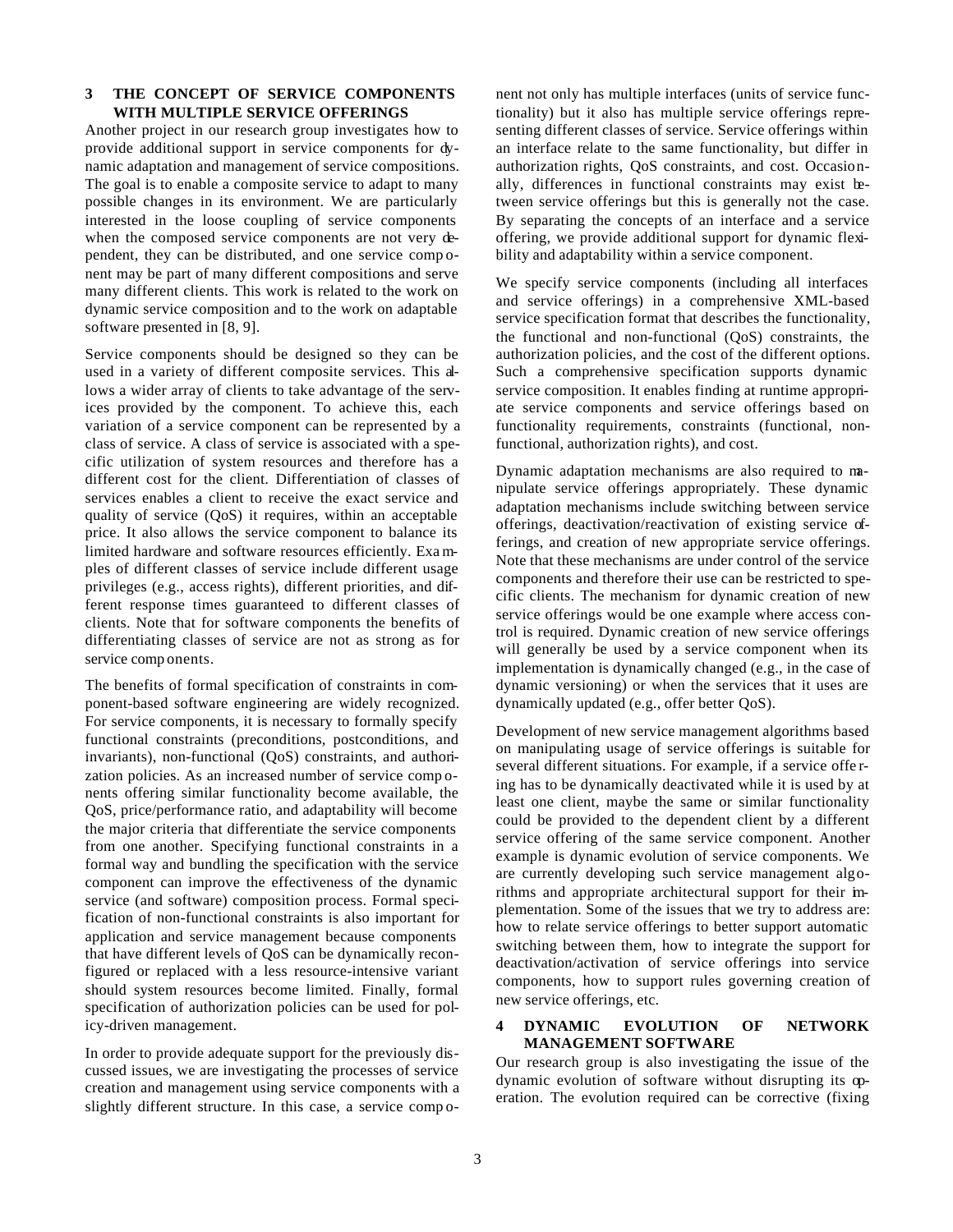bugs or problems), perfective (improving performance or adding new functionality), and/or adaptive (adaptation to new operation environments) [8]. This is an important issue for high-availability and real-time systems. As noted in [8, 9], there are a number of different approaches taken by the research institutions that are trying to address this issue. The major efforts are based on the design of a software architecture, a new programming language, a data-flow architecture, a distributed system, a distributed object technology such as CORBA and COM, a compiler, an operating system, or a real-time system that will support software evolution. Some of the issues that pertain to dynamic software evolution are described in [2]. These include developing the appropriate infrastructure support, developing dynamically upgradable software modules, defining the module granularity, defining the scenarios where software upgrading is allowed or not allowed, obeying the limits on the allowed duration of the upgrading process, transferring the state between mo dule versions, and transactional issues.

We are particularly interested in the problem of dynamic software evolution as it pertains to network management software. A network management system is a relevant case study that can be used to capture general software evolution issues. Shutting down the entire network management system to perform an upgrade is not an appropriate solution for large mission critical networks. We have developed our own infrastructure and experimentally applied it to a modular SNMPv3 (Simple Network Management Protocol, version 3) system implemented in Java [2].

Our approach to dynamic software evolution, called software hot-swapping [1, 2], is based on the concept of swappable modules (S-modules) and corresponding nonswappable proxies (S-proxies). Only S-modules can be hotswapped in our architecture. Each S-module has an S-proxy that is permanently associated with it and the S-proxy is automatically generated. The S-module and the S-proxy together constitute an S-component. Apart from Scomponents, there can be a number of other non-swappable modules in the application. An application supporting hotswapping must contain a Swap Manager that controls all swapping transactions. Currently, all application modules that are expected to be hot-swapped have to be manually converted to S-modules prior to a swap. We have attempted to automate the process of converting application modules to S-modules and anticipate a solution in the near future.

When a new S-module version is transferred to the desired location by means of mobile code, its currently executing version has to be put into a swappable state before a hotswap can take place. The S-proxy gets the state of the currently executing version, initializes the new S-module version with this state, and redirects all references from the current version to the new version. If during this process, the given swapping time limit is exceeded, the process is terminated and rolled-back. Otherwise, the new S-module version is started and the old S-module version is removed from the system. In order for the hot swap to succeed, appropriate support for hot-swapping has to be integrated into S-modules. This includes the ability to extract the state of a running S-module and to initialize an S-module with the state extracted from the previous version. The mapping rules between different versions have to be defined for every S-module and can be implemented as part of the Smodule initialization methods.

Note that this proxy-based approach was chosen after a study of the advantages and disadvantages of several possible solutions. Further detail on this study can be found in [1]. While we found the proxy-based technique to be suitable and efficient enough for the dynamic evolution of SNMPv3 modules [2], its applicability to other software architectures is still under review. For some real-time systems that require even higher availability other approaches to dynamic software evolution may be more appropriate.

# **5 CONCLUSIONS AND CHALLENGES**

Managing dynamism and runtime change is the most important challenge for SCM that we have focussed on in our research. The archetypal problem we are addressing is how to dynamically and autonomously (i.e., without explicit human intervention) reconfigure and, if necessary, upgrade software in order to minimize the effects of a fault (or a performance problem) on an end user. This problem is a very complex one with many open issues. We have broken the problem down into sub problems and our different research projects each investigate one or more sub problems from different perspectives and in different environments.

An important aspect in all our research efforts is the modular nature of software – we investigate dynamism and runtime change issues on the level of software components or modules. Consequently, our work has relevance to the domain of component configuration management. As discussed in [4] and as we have experienced, the emphasis in SCM has moved from development time to run time, from source code management to the integration and version management of the components, from management of implementation libraries to management of interfaces. The possibility of runtime change supports valuable system agility, flexibility, and adaptability, but it also gives rise to a number of problems, some of which can be alleviated by applying SCM. Important examples are dependence management and ensuring consistency. The SCM work on dependence management is good a starting point for future research, but it should be re-evaluated in the context of very frequent change and the crucial requirement of timely reaction. Similarly, the SCM mechanisms for version tracking and management have to be re-evaluated. With frequent runtime change it becomes also harder to achieve consistency, and SCM should research not only methods that try to ensure consistency before the change occurs, but also methods that enable successful system operation when the change causes an inconsistency. It is not possible to always precisely predict or test the effects of runtime change and therefore the runtime SCM mechanisms should have mechanisms to discover inconsistency and recover